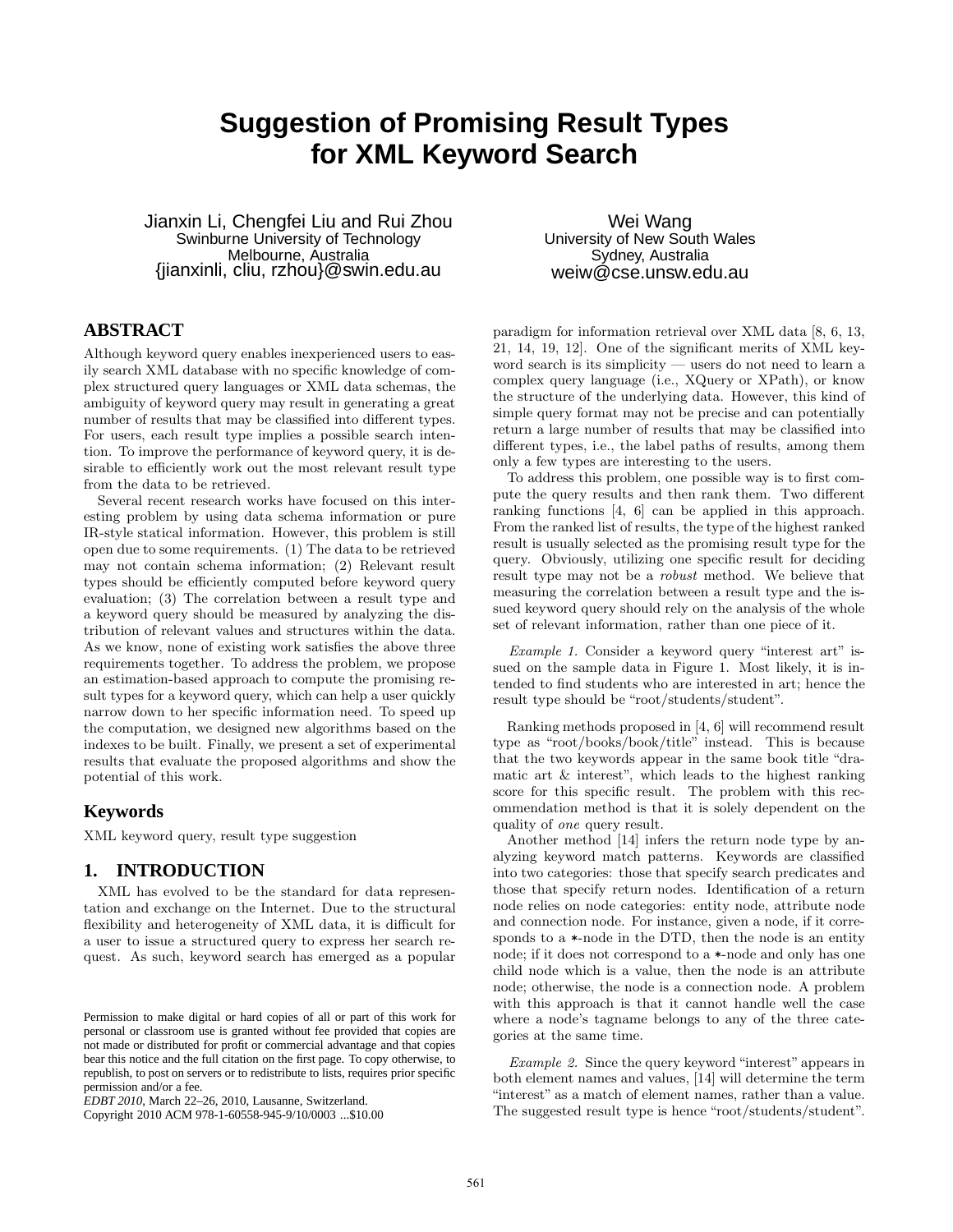

Figure 1: Portion of data tree for a sample of students' reading interests XML database

Another recent proposal relevant to identifying the result type is XReal [3]. It utilizes the statistics of underlying XML data, which summarizes the relationships between element nodes and all tokens in the leaf nodes. Since neither the relationships among the element nodes nor the relationships among values are considered, the precision of this approach may be sub-optimal.

Example 3. Consider another keyword query "1980 art" issued on the sample data in Figure 1. The intension is most likely to find students who are interested in "art" and were born in "1980". Hence, "root/students/student" should be suggested as the result type. XReal will suggest "root/books" instead. This is mainly because their statistic information only considers the relationship between the result type and each independent keyword, not the combination of the query keywords.

In this paper, we propose a new approach to effectively and efficiently identify the result type for keyword search on XML data. Our key idea is to consider all the keyword query answers corresponding to different result types. This avoids the limitations of the previous approaches. In order to save the computation time, we also develop a suggestion method based on a new summarization technique, which takes into consideration both the value and structural distributions of keywords. In addition, our proposed approach does not require a schema of the XML data. We also employ an enhanced ranking function to predict the most relevant result type.

Our contributions in this paper can be summarized as follows:

- We propose a new method of predicting the result type for XML keyword queries. Our method employs a ranking formula that takes into consideration the correlation between a result type and the query keywords based on several types of statistic information.
- We develop a new data structure to estimate accurately the size of keyword query results; the data structure captures both the structural and the value distributions in the data concisely.
- We implement the proposed techniques in a keyword search engine prototype called XBridge. Extensive experiments have been conducted demonstrating superior effectiveness, efficiency and scalability of our method against previous methods.

The rest of the paper is organized as follows. Section 2 provides some definitions and introduces the XSKetch index that will be used in this work. Section 3 formally defines the problem of finding promising result types for a keyword query and illustrates the main idea of our approach. We design a general ranking function in Section 4 and propose a set of algorithms that can efficiently work out the promising result types in Section 5. Section 6 presents our experimental evaluation. Section 7 reviews the previous work on XML keyword search. Section 8 concludes the paper.

#### **2. PRELIMINARY**

In this section, we first introduce some necessary definitions and then the basics of the XSketch method [18].

Definition 1. [XML Data Tree] An XML data tree is defined as  $T_t = (V_t, E_t, r)$  where  $V_t$  is a finite set of nodes, representing elements and attributes of the data tree  $T_t$ ;  $E_t$ is set of directed edges where each edge  $e(v_1,v_2)$  represents the parent-child relationship between the two nodes  $v_1, v_2$  $\in V$ ; r is the root node of the tree  $T_t$ .

We assume that all values appear in the leaf nodes. Given an edge  $e = (v_1, v_2)$ , we define  $P(v_2) = v_1$  and  $v_2 \in Ch(v_1)$ .

Definition 2. [Keyword Query] A keyword query is a set of different terms, denoted by  $Q = \{k_1, k_2, ..., k_n\}.$ 

We consider the AND-semantics for the query, i.e., a query result must contain at least one occurrence of each term  $k_i \in Q$ . For example, Figure 1 represents an XML data tree about student and book information.  $Q = \{1980, \text{ art}\}\$ is a keyword query that is issued by users.

To precisely estimate a keyword query over XML data with a great size, we build upon the ideas of XSketch [18, 17], which is designed to estimate the selectivity of XML twigs.

Definition 3. [XSketch] An expanded graph synopsis  $G(T_t)$  $=(V, E)$  for an XML data tree T is an edge-labeled directed graph, where  $V$  is a set of distinct tag names that occur in  $V_t$ ; each node in  $v \in V$  corresponds to a subset of data nodes in  $V_t$  (termed the extent of v, or extent(v)) that have the same label (denoted by label $(v)$ ); the label for each edge  $(u,$  $v \in E$  is defined as: (1) label $(u, v) = \{B\}$ , if v is B-stable w.r.t. u; (2) label $(u, v) = \{F\}$ , if u is F-stable w.r.t. v; (3) label(u, v) = {F, B}, if both (1) and (2) hold; (4) label(u,  $v$ ) = {}, otherwise.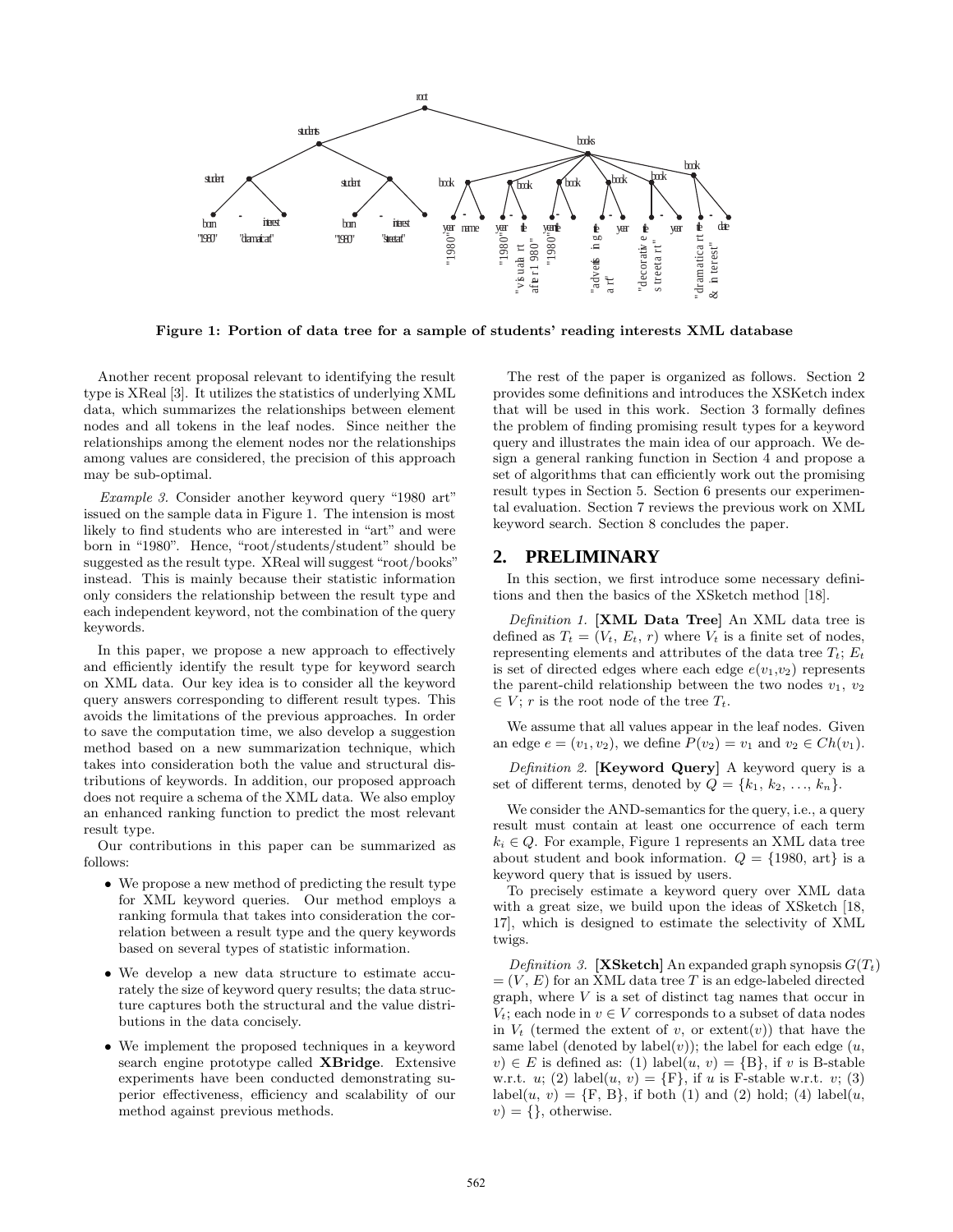

Figure 2: Example of expanded graph synopsis

For example, Figure 2 displays the expanded graph synopsis of the XML data tree in Figure 1. In XSketch,  $count(v)$ records the number of elements that map to  $v$  in the XML data, i.e., the size of  $v$ 's extent. For instance, count( $student$ )  $= 2$  and count(book)  $= 6$  in Figure 2. It also captures the localized backward- and forward-stability conditions across synopsis nodes of an XML data tree. A node  $u$  is  $\mathbf{B}(\text{ackward})$ stable (F(orward)-stable) with respect to a parent (resp., child) node  $v$  in the synopsis, iff all data elements in  $ex$  $tent(u)$  have at least one parent (resp., child) element in  $extent(v)$ . For instance, every *student* element has two child elements born and interest. At the same time, both born and interest elements can reach up to their parent student elements. So the parent-child edge between student and born (or *interest*) is marked as  $F/B$ . Intuitively, B-stability guarantees that all elements in  $u$  descend from  $v$  and, therefore,  $count(u)$  is an exact estimate for the expression  $v/u$ ; similarly, F-stability ensures that all elements in u reach at least one element in  $v$  and, therefore, count $(u)$  is an exact estimate for  $u[v]$  where v is taken as a predicate of u.

To improve the precision of estimation, XSketch captures two kinds of statistical information: structural and value distribution information. Since the work [17] focuses on the discussion of the relationship between the precision of the estimation and the space budget of building the index XSketch, it only summarizes part of the distribution information so that the space budget can be met. To choose the significant information, it relies on many assumptions. For instance, some values, not all values, on different paths are selected and then the correlations among the selected values are considered. Readers are referred to [18, 17] for more details.

# **3. OVERVIEW OF OUR WORK**

Since it is common for XML data to contain nodes with the same element name in different contexts, we use label paths to denote node types. A label path is a sequence of element names that appear in the path from the root to the node in question.

Definition 4. [Result Types] Given a keyword query  $Q$  $= \{k_1, k_2, ..., k_n\}$  and an XML data tree  $T = (V_t, E_t,$  $r$ ), result types of  $Q$  over  $T$  is a list of distinct label paths that start from the root node r and stop at connected nodes. Each connected node or its descendant nodes should contain at least one instance of the given terms  $\{k_1, k_2, \ldots, k_n\}$ .

Consider Example 3 again. There are two result types for the keyword query "1980 art": "root/students/student" and "root/books/book".

Given a set of result types and a scoring function, we define the promising result type as the one that has the maxi-



Figure 3: Example of structural distribution

mum score.

For example, "root/students/student" is the promising result type according to our proposed ranking function (See Equation (3) in Section 4).

The conceptual evaluation process to determine the promising result type from a set of candidates is as follows: we first compute all query results individually and classify them based on their types. Then each type aggregates the local score of each individual result in the same group together where the score is computed by a proposed ranking function. Finally, the type with the highest score is chosen as the promising result type. Obviously, it is time-consuming when the size of the data to be searched is large. Therefore, we would like to propose an efficient approach that can achieve the similar target (i.e., locating the promising result type) with much lower cost (i.e., by estimating the score of each type).

In this paper, we concentrate on the precision of the estimation without considering the usage of space. This is because we find that building an XSketch-like index only requires a small percentage of space compared to the data [18]. Therefore, we can refine the index to the point where all edges in G belong to one of the three types:  $\{F, B, F/B\}$ (See Definition 3). More specifically, we keep splitting the corresponding node sets for the edges that cannot satisfy the stable conditions until one type of stabilities is achieved. In addition, we utilize a tree-style synopsis  $T$ , rather than a graph-style synopsis  $G$ , to maintain the precise structural and value distribution information, which can reduce more estimation errors. In the rest of the paper, we use  $T$  to represent the tree synopsis of the XML data.

Definition 5. [Structural Distribution] Consider an internal element node  $u \in V_t$  and its child nodes  $\{v_i\} \subset V_t$ , the structural distribution  $H(u)$  of u consists of a set of (1) distinct distribution types  $(C_{v_1}, C_{v_2}, \ldots, CS_u)$ , where  $C_{v_i}$  is the count of the child nodes in  $u$ , which have the same tag name with  $v_i$ , and  $CS_u$  is the count of the sibling nodes of u, which have the same tag name with  $u$ ; and  $(2)$  its corresponding *distribution rate*  $h_u$ , which is the percentage of  $extent(u)$ , which contains the same set of child nodes and holds the same distribution type.

For example, Figure 3 displays the structural distribution of the internal element nodes student and book of the XML data tree in Figure 1. Consider first the student element node, it has one *born* and one *interest* child node, i.e.,  $C_{born}$  $= 1$  and  $C_{interest} = 1$ . And it has a sibling node with the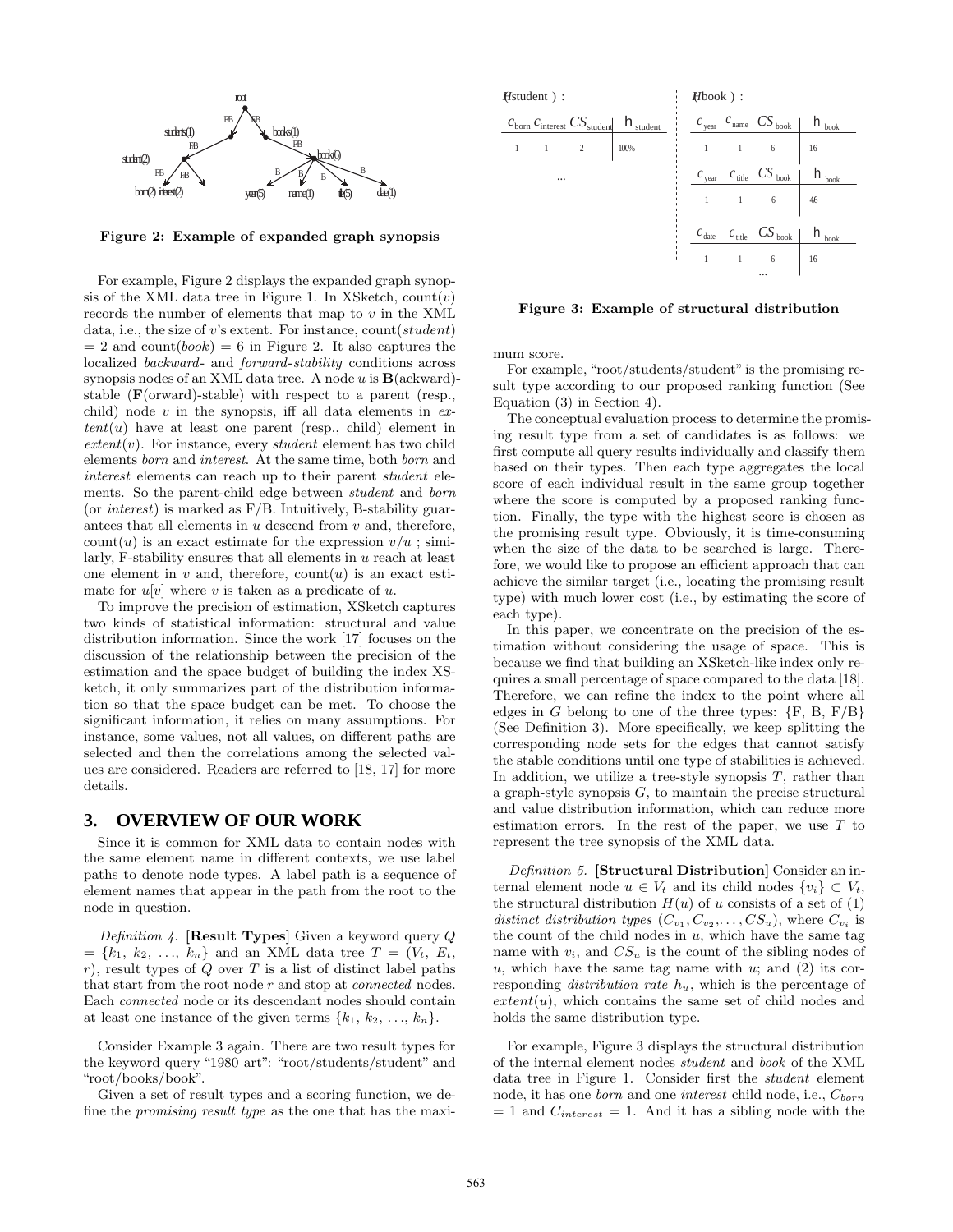

Figure 4: Example of value distribution

same tagname student under the parent node students, i.e.,  $CS_{student} = 2$ . As such, its distribution type is  $(1, 1, 2)$ . Because both student element nodes have the same distribution type, the distribution rate  $h_{student}$  is 100%. For the book element node, it has six sibling nodes with book as their tag names, i.e.,  $CS_{book} = 6$ . For the first *book* element node, it contains one year node and one name node, hence its distribution type is  $(1, 1, 6)$  and its rate is  $1/6$  because no other book contain the same set of child nodes and satisfy the same distribution type. Similarly, we can work out the type and rate for the last *book* element node as  $(1, 1, 6)$  and  $1/6$ . For the rest four book nodes, all of them contain the same set of child nodes and hold the same distribution type, hence the rate of the new type is 4/6. All these information can be precomputed and cached for estimating the result size of a keyword query.

After we summarize the structural distribution information H, we start to extract the value distribution based on H from the XML data.

Definition 6. [Value Distribution] Given a leaf node  $v \in V_t$  and its corresponding size  $|extent(v)|$  in the tree synopsis T, the value distribution  $F(v)$  of v consists of a set of (1) distinct *distribution types*  $(E_{token_1}, E_{token_2}, ..., CS_v)$ where  $E_{token_i}$  is 1 (or true) if the informative token token exists in the leaf node v and  $CS_v$  is the count of the sibling nodes of v where the sibling nodes have the same tag name with the node  $v$ ; and  $(2)$  its corresponding *distribution rate* f is the percentage of  $extent(v)$ , which contains the same set of distinguished informative tokens and holds the same distribution type.

For example, Figure 4 displays the value distribution of the leaf nodes born, interest, year and title of the XML data tree in Figure 1. Consider the born element nodes: both of them in  $extent(born)$  contain the token '1980', i.e.,  $E_{1980'}$  $= 1$ ; and neither of them has sibling nodes, i.e.,  $CS_{born} =$ 1. In addition, we also know that the size of  $extent(born)$  is 2. As such, the value distribution type of  $F(born)$  is  $(1, 1)$ and its total rate is  $f_{1980'} = 100\%$ . Similarly, we can work out the value distributions of interest-art, year-1980 and title-art, respectively. Note that the size of extent(year) (or  $extent(title)$ ) is 5 and three of them contain the token '1980' (or 'art'). Furthermore, we can extend the value distribution to multiple tokens. For a leaf node interest and two tokens {'dramatic', 'art'}, we find that only the first interest element node contains the two tokens together. Therefore,

its type should be  $(E<sub>dramatic'</sub>, E<sub>art'</sub>, CS<sub>interest</sub>)=(1, 1, 1)$ where  $CS_{interest}$  is 1 because there is no sibling node that is labeled as interest. As one out of two interest element nodes has both 'dramatic' and 'art' tokens, its total rate is  $f_{dramatic', 'art'} = 1/2$ . All these information can be precomputed and cached for estimating the size of a keyword query.



Figure 5: Example of generated query templates

# **3.1 Our Main Idea**

The idea of our approach is as follows. Given a keyword query, we first determine the corresponding distinct paths w.r.t. each term in the query, and generate the query templates in which the given terms are kept. Then, we can obtain all result types where each type is a distinct label path from the root node to the lowest connected node on its query template. Here, the connected node has the similar semantics to the concept of LCA (Lowest Common Ancestor) for keyword queries over XML data. After that, we estimate the query templates over the expanded tree synopsis with the help of distribution information, and compute the score for each result type by calling a ranking function. Finally, the result type with the highest score will be suggested as the promising result type to the query.

Now let's briefly introduce the procedure of our approach by taking Example 3 as an example. For the given keyword query "1980 art", we can generate two query templates by merging their distinct label paths, as shown in Figure 5.

Firstly, we estimate the shared paths over the tree synopsis in Figure 2 using the forward- and backward-stability information. The size of "root/students/student" is 2 while the size of "root/books/book" is 6. After that, we begin to invoke the estimation of the corresponding predicates of the two shared paths. For the predicate of the first shared label path, i.e., predicate 1, we have  $2 \cdot h_{student} \cdot c_{born} \cdot c_{interest} \cdot$  $f_{1980'} \cdot f_{197t'} = 2 \cdot 1 \cdot 1 \cdot 1 \cdot 1 \cdot 1 = 2$ . For the predicate of the second shared label path, i.e., predicate 2, we have  $6 \cdot h_{book} \cdot c_{year} \cdot c_{title} \cdot f_{1980'} \cdot f_{'art'} = 6 \cdot \frac{4}{6} \cdot 1 \cdot 1 \cdot \frac{3}{5} \cdot \frac{4}{5} = 1.92.$  Since the total score of "root/students/student"is larger than that of "root/books/book", the former will be recommended as the promising result type to the users. From this example, we can see that our approach utilizes the combination of the relevant nodes to measure the correlations between each result type and the given keyword query.

### **4. SCORING FUNCTION**

In this section, we develop our scoring functions for result type suggestion for XML keyword queries.

#### **4.1 Scoring a Return Type Candidate**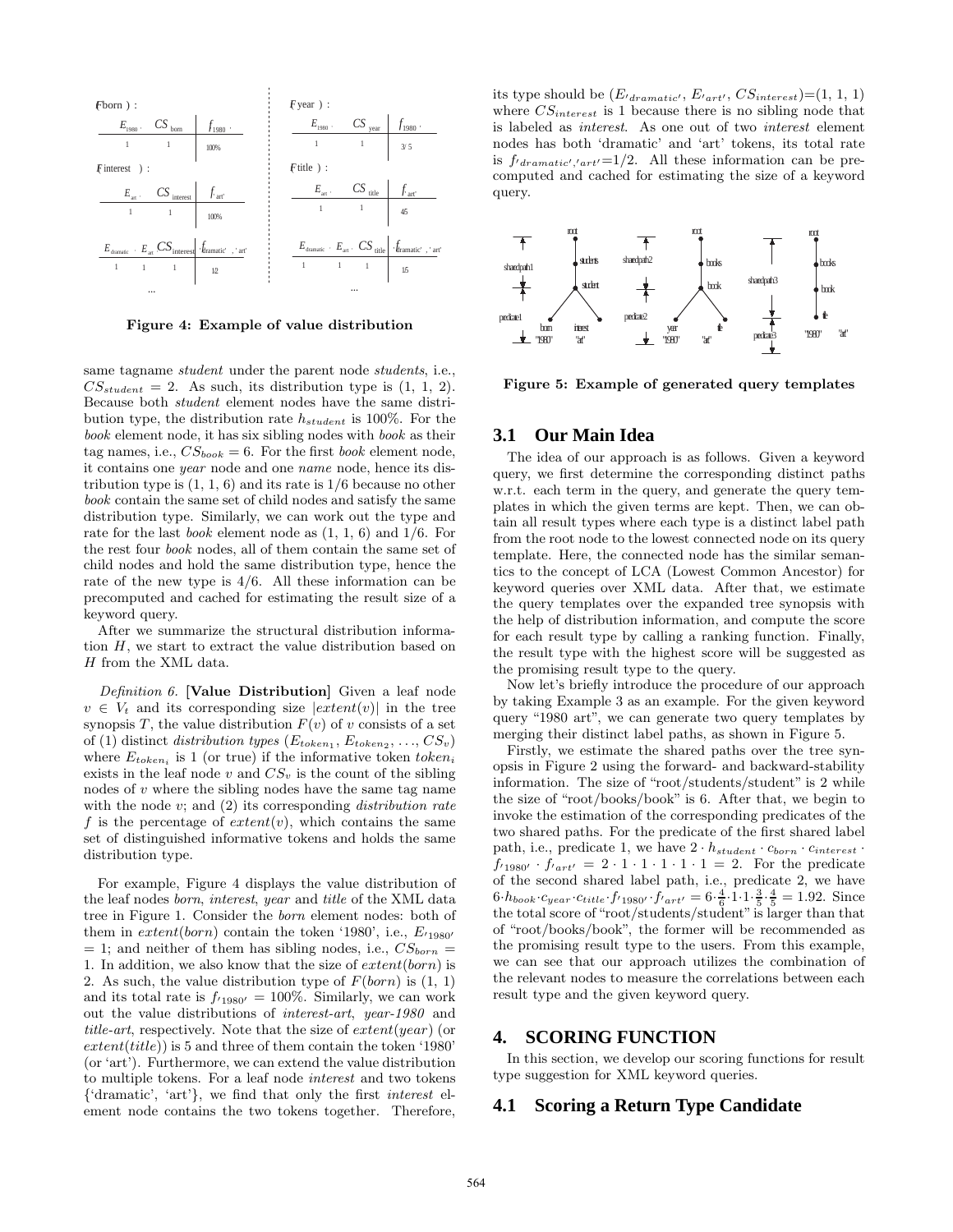Consider a keyword query  $Q = \{k_1, k_2, \ldots, k_n\}$ . It might corresponds to different interpretations. For example, consider the query "1980 art" in Figure 1, two possible interpretations (also called query templates):

- 1. /root/students/student[born ∼"1980"][interest ∼"art"], and
- 2. /root/books[book/year  $\sim$  "1980"][book/title  $\sim$  "art"].

where ∼ is a shorthand for testing if the term is contained in a node. The return types of the above two interpretations are /root/students/student and /root/books, respectively. Generally, a return type corresponds several query templates. For example, the query template /root/books[book/title ∼ "1980"][book/title ∼ "art"] also contributes to the latter return type.

Given any interpretion of a keyword query Q, consider one of its result  $R = \{N, n_1, n_2, \ldots, n_n\}$ , where each  $n_i$  is a leaf node and contains the term  $k_i$ , and node N is the lowest common ancestor (LCA) of  $n_1, \ldots, n_n$ .

We consider the following scoring functions to compute the score of R.

Ranking Function 1: This type of ranking function only considers the term information, e.g., the TF-IDF method or its variations. The standard TF-IDF is from the information retrieval field and considers both term frequency (i.e., how many times a term appears in a document) and inverse term frequency (i.e. inverse of how many documents contain the term). In order to apply it to the typical XML database scenarios, we make the following adaptation: (1) we assume term frequency  $tf$  is always equal to 1 as in [7], and (2) we use inverse element frequency, which is defined as the total number of element in the XML data tree over the number of elements that contains the token in the subtree rooted at the element in question. Finally, we can obtain the weight of each node  $n_i$  as

$$
weight(n_i) = \log_2(1 + tf) \cdot \log_2ief = \log_2ief
$$

where  $tf = 1$  and the final score of R as

$$
Score_1(R,Q) = \sum_{i=1}^{n} weight(n_i)
$$
 (1)

Let's consider Example 3 where the query is  $\{1980 \text{ art}\}$ over the XML data tree in Figure 1. Based on the formula, for the first "student" element in Figure 1 we have  $weight_{1980} = \log_2(27/13) = 0.947$  and  $weight_{art} = \log_2(27/15)$  $= 0.847$ . The score of the first "student" w.r.t the query  ${1980 \text{ art}}$  is therefore  $0.947 + 0.847 = 1.794$ .

The obvious problem with this scroing function is that it overlooks the structure of the result.

Ranking Function 2: The second ranking function considers both terms and structures of the result.

$$
Score_2(R,Q) = \sum_{i=1}^{n} \frac{weight(n_i)}{dist(N,n_i)}
$$
(2)

where  $Distance(N, n_i)$  is the length of the path from N to  $n_i$  in the XML data tree.

The intuition is that terms appear far from the root of the result subtree should be penalized. This function usually works well to measure the relevance of a result at the

element level. However, as it penalizes each term weight weight(k<sub>i</sub>) independently using  $Distance(N, n_i)$ , it may favor the terms with short distance values. For instance, consider a keyword query  $Q = \{k_1, k_2\}$  and one of its results  $R = \{N, n_1, n_2\}$  in Figure 6(a). The score of R can be calculated:  $Score_2(R,Q) = \frac{5}{10} + \frac{1}{2} = 1$ . In this case,  $n_1$  is more interesting than  $n_2$  as the weight of  $k_1$  is much larger than that of  $k_2$ , yet they have the same contribution to the final score. Therefore, we should reduce the penalty of the term, which are brought by its corresponding long distance.

Another problem with this ranking function is that it cannot differentiate a tightly-coupled result from a looselycoupled one. An example is given in Figure 6(b). According to Equation (2), two given query templates will have the same score. Obviously, the template on the right side should be better than the one on the left side.



Figure 6: Problems with Ranking Function 2

Ranking Function 3: Motivated by the above analyses, we propose a new ranking function that embraces the principles of the above two functions, i.e., it is proportional to the total weights of the terms as Function 1 does; At the same time, it also takes into account the effects of structures of XML. More specifically, it overcomes the two issues identified from Ranking Function 2.

$$
Score_3(R,Q) = \begin{cases} \sum_{\substack{i=1 \\ i \leq n}}^n weight(k_i), & \text{if } \widetilde{dist}(N, n_i) = 0\\ \frac{\sum_{i=1}^n weight(k_i)}{(\sum_{i=1}^n \widetilde{dist}(N, n_i) - \theta)^\gamma}, & \text{Otherwise.} \end{cases}
$$
(3)

where  $\theta$  is the total times of the edges that are repeated on the path from N to each  $n_i$  in the XML data tree;  $\gamma$  is a parameter to balance the impact of the structure to the score (its default value is 2); and  $dist$  is defined as

$$
\widetilde{dist}(N, n_i) = \begin{cases} dist(N, n_i), & dist(N, n_i) \le avg\text{-}depth \\ avg\text{-}depth + (dist(N, n_i) - avg\text{-}depth) \cdot \eta, \text{ else} \end{cases}
$$

where *avg-depth* is the average depth of the XML data tree; and  $\eta \in [0, 1]$  is a tunable parameter.

Example 4. Consider the three XML documents in Figure 7 and a keyword query  $Q = \{k_1, k_2\}$ . There are three query templates and they correspond to different return types. Denote any of the query results for the three query templates as  $r_1$ ,  $r_2$ , and  $r_3$ , respectively, and assume the weights for both keywords are 1 and  $\gamma = 2$ , we calculate the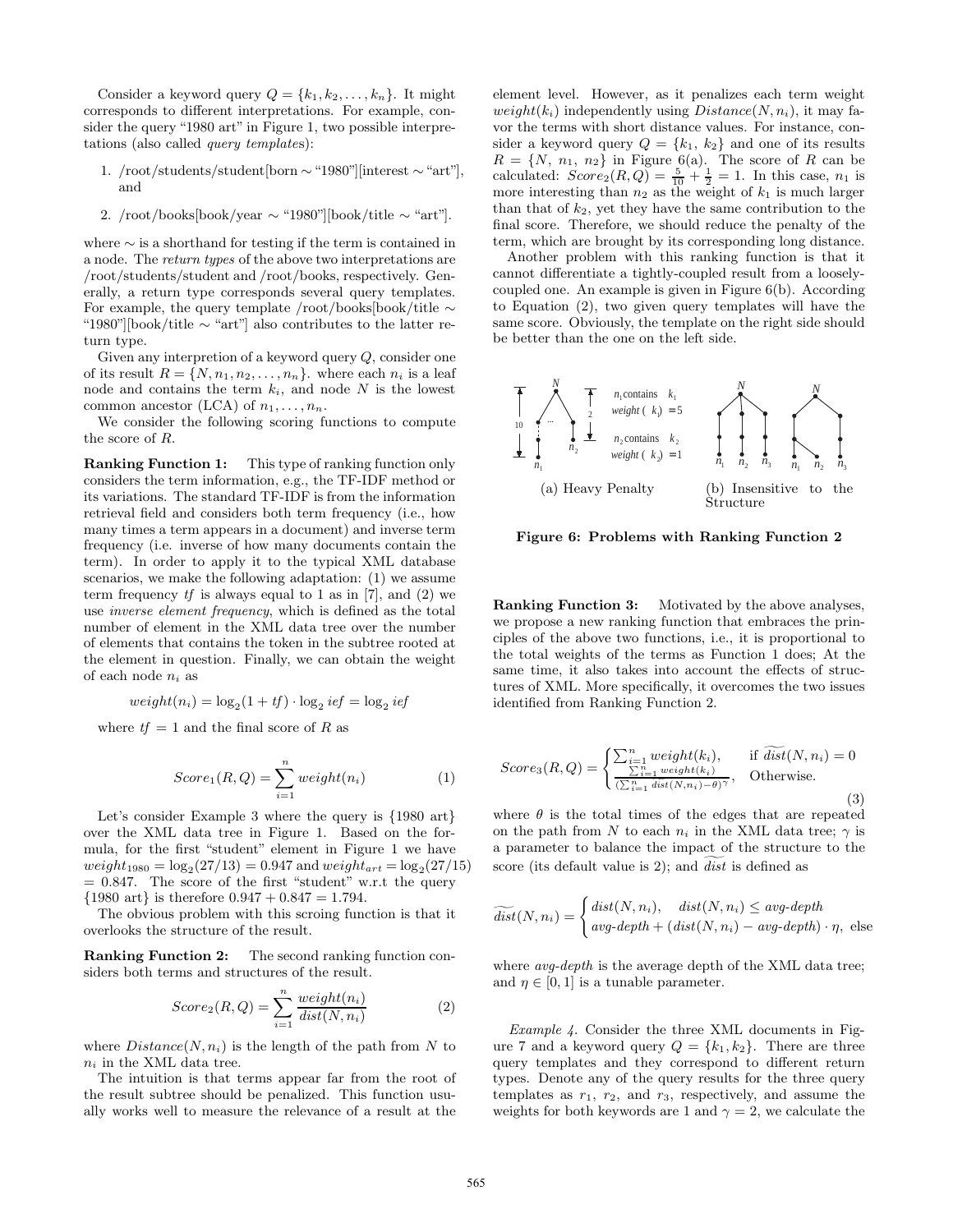

Figure 7: Three Query Templates for the Query over Three Documents where Their Corresponding Return Types are Indicated in Dotted Boxes.

scores of the individual results as:

$$
Score_3(r_1, Q) = \frac{1+1}{(1+1)^{\gamma}} = \frac{1}{2}
$$

$$
Score_3(r_2, Q) = \frac{1+1}{(2+2)^{\gamma}} = \frac{1}{8}
$$

$$
Score_3(r_3, Q) = Score_3(r_1, Q)
$$

In the rest of the paper, we will use the Equation (3) as our scoring function.

# **4.2 Aggregating Scores**

We know that using only one (or a few) query results to predict the promising result type may not be a good idea, as illustrated in Section 1. Instead, we would like to aggregate the score of all query results in each return type to determine the promising result type. This involves summing up scores of all results of all query templates associated with each return type.

However, a technical issue is that different return types usually correspond to very different numbers of results, hence this method will be inevitably biased towards return types with many query results. Therefore, it is desirable to consider at most top- $K$  results for each return type when performing the score aggregation. We suggest that a reasonable way to determine  $K$  is to set it to the average number of results per return type. Consider  $m$  result type candidates RTC<sub>i</sub>  $(1 \leq i \leq m)$  exist in the data to be retrieved and each type candidate  $RTC_i$  has  $c(RTC_i)$  query results.<sup>1</sup> The average return type query result is

$$
avg\text{-}results = \frac{1}{m} \sum_{i=1}^{m} c(RTC_i)
$$

Note that if the number of query results of a return type is less than avg-results, we will use all its results to aggregate the scores.

Example 5. Continuing the three return types in Figure 7, they have 2, 9, and 4 query results in the corresponding documents, respectively. Therefore, avg-results is  $\frac{2+4+9}{3}$  = 5. Given that each return type in this example has only one query templates and the fact that all results in the same query templates have the same score, we can calculate the score for each result types as:

$$
Score(r/x/b) = \frac{1}{2} \cdot 2 = 1
$$

$$
Score(r/y) = \frac{1}{8} \cdot 5 = 0.625
$$

$$
Score(r/z/b) = \frac{1}{2} \cdot 4 = 2
$$

Finally, the top-scoring return type,  $r/z/b$ , will be chosen as the promising return type.

# **5. ALGORITHMS OF FINDING PROMISING RESULT TYPES**

In this section, we first introduce a general keyword search algorithm that uses the actual keyword search results to work out the promising result types. Then we propose a more efficient algorithm that utilizes the offline summarized statistics to predict the promising result types.

# **5.1 Inverted Node List based Algorithm (INL)**

The basic idea of INL is to first retrieve all relevant node lists w.r.t. a keyword query, and then merge the node lists from the shortest one, i.e., the node with the lowest document frequencies will be processed first. To increase the efficiency, we deploy the Dewey number scheme to encode the nodes before-hand, as it enables us to efficiently compute the lowest common ancestor node given a set of nodes identified by their Dewey codes. During the computation, we record the shared paths as the result type candidates. For each type candidate, we maintain a data structure (See Table 1) where we take the individual result score as a key and the number of this kind of results are added together as a value. Furthermore, the table is always sorted by the individual result score in a descending order. At the same time, we also record the total number of query results and the number of distinct result types, which are later used to compute the threshold avg-results. After we process all the node lists, we calculate the score for each return type candidate by using its data structure and the threshold avgresults. The type candidates with the highest scores will be selected as the promising result types.

Table 1: Data structure for a type candidate  $RTC_i$ 

| Individual Score | $\#\text{Results}$ |
|------------------|--------------------|
| 3.0              | 20                 |
| 2.5              | 18                 |
| $1.5\,$          | 10                 |
|                  |                    |
|                  |                    |
|                  |                    |

This approach obviously will incur substantial amount of computation as it needs to access and merge all the occurrences of keywords. The complexity of  $INL$  is  $O(\prod_{i=1}^{n} |L_i|)$ A more detailed discussion is provided in Section 6.

<sup>&</sup>lt;sup>1</sup>Note that in case a return type has several associated query templates, the numbers of results of all associated query templates need to be summed up.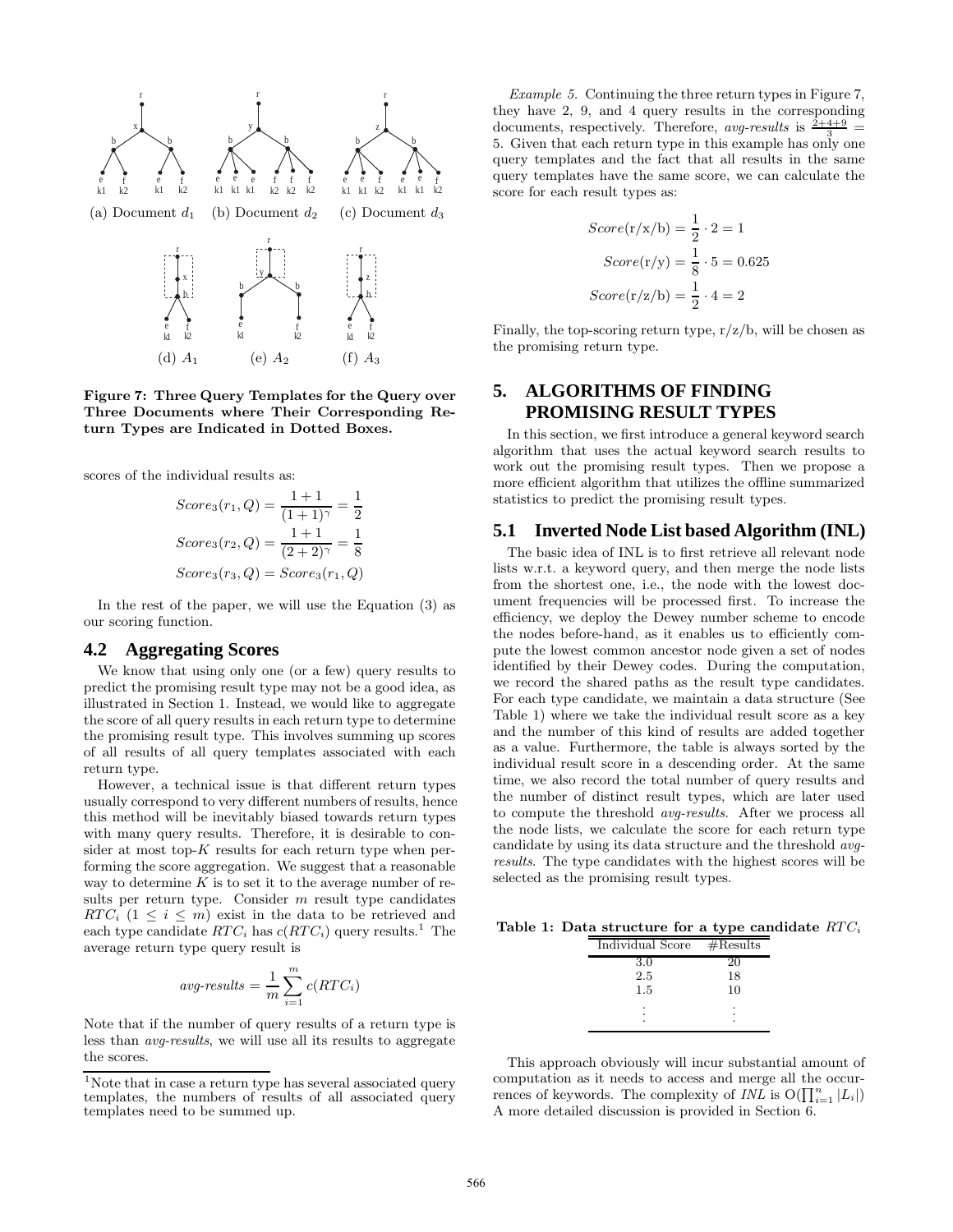# **5.2 Statistic Distribution Information-based Algorithm (SDI)**

In this section, we first show the procedures of building structural and value distribution indexes. Then we generate a set of query templates for a keyword query. Finally, an efficient algorithm is proposed to estimate the constructed query templates based on the pre-built distribution indexes.

#### *5.2.1 Building Structural Distribution*

Algorithm 1 Building structural distribution index input: An XML data tree  $T_t$ output: An expanded tree synopsis  $T$  with the distribution rate  $H(v)$  of each synopsis node  $v \in V$ 1: initiate an empty tree synopsis  $T'$  and an empty set  $H()$ ; 2:  $r_t \leftarrow$  the root node of  $T_t$ ; 3:  $Q$ .enqueue $(r_t)$ 4: while Q is not empty do 5:  $v \leftarrow Q$ . dequeue() 6:  $Ch_v \leftarrow v.\text{children}();$ <br>7: for all node  $v_c \in C$ for all node  $v_c \in Ch_v$  do 8: if  $T'$  contains edge  $(v, v_c)$  at the current level then 9: IncreaseCount $(v, v_c)$ ;<br>10: else 10: else<br>11: A 11: AddNewEdge $(v, v_c, T')$ ; 12: end if<br>13:  $Q_{\text{enqu}}$ 13:  $Q$ .enqueue $(v_c)$ <br>14: end for end for 15: end while 16:  $T \leftarrow$  MarkFBStability $(T', T_t)$ ; 17: GenerateDistribution $(T, T_t)$ ; 18: return  $(T, H)$ ;

In this section, we introduce the procedure of summarizing the structural information of an XML data tree; this helps to improve the precision of the estimation as it considers the correlations among the outgoing edges of the tree nodes. It consists of three main steps: generating the intermediate tree synopsis  $T'$  from an XML data tree; marking the synopsis nodes of  $T'$  with Forward- and Backward-stability conditions; and making the statistics about the distribution of outgoing edges across the synopsis nodes of the XML data tree.

Generating tree synopsis The basic idea here is similar to the breadth-first search (BFS) over a tree that begins at the root node and explores all its neighboring nodes. Then for each of these nodes, it explores their unexplored neighboring nodes until all nodes in an XML tree are explored. During the tree traversal, the structure of the data tree is abstracted by using  $AddNewEdge(v, v_c, T')$  and the extent information for each synopsis node is obtained by using IncreaseCount $(v, v_c)$ . Once the traversal is completed, the intermediate tree synopsis  $T'$  of the XML data tree  $T_t$  is built fully. The detailed procedure is provided from Lines 1- Line 15 in Algorithm 1. After that, we need to mark the stability for each edge over the tree synopsis by using the function MarkFBStability() and then call GenerateDistribution() to produce the structural distribution types and their rates.

Marking edges with MarkFBStability() To capture the localized Forward- and Backward-stability conditions across the synopsis nodes of an XML data tree, it is required to traverse the intermediate tree synopsis  $T'$  and check the stability of each synopsis edge( $v_1, v_2$ ). For the edge, we first re-

#### Algorithm 2 Function GenerateDistribution $(T, T_t)$

**input:** The expanded tree synopsis  $T$  and the XML tree  $T_t$ **output:** The expanded tree synopsis  $T$  with the structural distribution information H

- 1: **for all** internal synopsis node  $v \in V$  **do**<br>2: Initialize  $H(v, h) = 0, \forall (v, h)$
- 2: Initialize  $H(v, h) = 0, \forall (v, h)$ <br>3: **for all** instance  $v_t \in extent(v)$
- for all instance  $v_t \in extent(v)$  do
- 4:  $sibSize \leftarrow |GetSiblingByTagname(v_t)|;$ <br>5:  $h \leftarrow SummarizeChildDist(v_t);$

5:  $h \leftarrow$  SummarizeChildDist $(v_t)$ ;<br>6:  $h$ , append(sibSize):

 $h.\text{append}(sibSize);$ 

7:  $H(v, h) \leftarrow H(v, h) + \frac{1}{|extent(v)|};$ 

8: end for

9: end for

10: return the structural distribution information  $H$ :

trieve the corresponding groups,  $extent(v_1)$  and  $extent(v_2)$ , of nodes that are labeled as  $v_1$  and  $v_2$ , respectively. Then we need to compare the two sets of nodes, which leads to three cases. Case 1: edge  $(v_1, v_2)$  satisfies F-Stability because every instance node of  $v_1$  in  $extent(v_1)$  has at least one child instance node of  $v_2$  in  $extent(v_2)$ , which means that we can walk from  $v_1$  to  $v_2$  in a forward step. Similarly, Case 2 means that we can walk from  $v_2$  to  $v_1$  in a backward step. If neither conditions holds, it is required to call a special operation  $\text{Split}(extent(v_2))$  that partitions the group nodes  $extent(v_2)$  into some *Maximal* subgroups. All the subgroup nodes should keep the Forward- and Backward-stability with the nodes  $extent(v_1)$ . Here, the word *Maximal* means that given any two subgroups  $extent_1(v_2)$ and  $extent_2(v_2)$ , if we move a node from  $extent_1(v_2)$  (or  $extent_2(v_2)$  to  $extent_2(v_2)$  (or  $extent_1(v_2)$ ), the resulting group nodes  $extent_2(v_2)$  (or  $extent_1(v_2)$ ) and the nodes ex $tent(v_1)$  do not satisfy either Forward- or Backward-stability.

Summarizing edges' distribution: To summarize the outgoing edges' distribution for an internal node  $v$ , it is required to find out its child nodes  $Ch(v)$ , its sibling nodes that have the same tagname with v, and the size  $|extent(v)|$ of its extent, respectively. And then we summarize the count  $C_{v_i}$  from the child nodes  $v_i \in Ch(v)$  and the count  $CS_v$  from its sibling nodes, which is used to generate a distribution type. Hence, the rate of this distribution could be increased by  $1/|extent(v)|$ . The detailed procedure is illustrated in Algorithm 2 where Function GetSiblingByTagname() is used to calculate the number of the sibling nodes that share the same tag name with the given internal node and Function SummarizeChildDist() is used to compute the number of the child nodes with different tag names.

#### *5.2.2 Building Value Distribution Index*

In this section, we introduce the procedure of deriving the value distribution for each synopsis node  $v$  at the leaf level of expanded tree synopsis T. Each instance node  $v_t \in$  $extent(v)$  may contain a single token, e.g., "year" or multiple tokens, e.g., "title" (See Figure 1). If we build an index to record all possible combinations of the terms in the whole document, the index would be too large to be practical.

Nevertheless, recent studies [2, 9] suggest that the typical keyword query length is within two to four tokens and that the possibility of longer queries decreases greatly with the query length. In addition, we also find that for a keyword query, the possibility of all its tokens that are located at one specific instance node is typically low. That is to say, even if a keyword query contains more than four tokens, only a few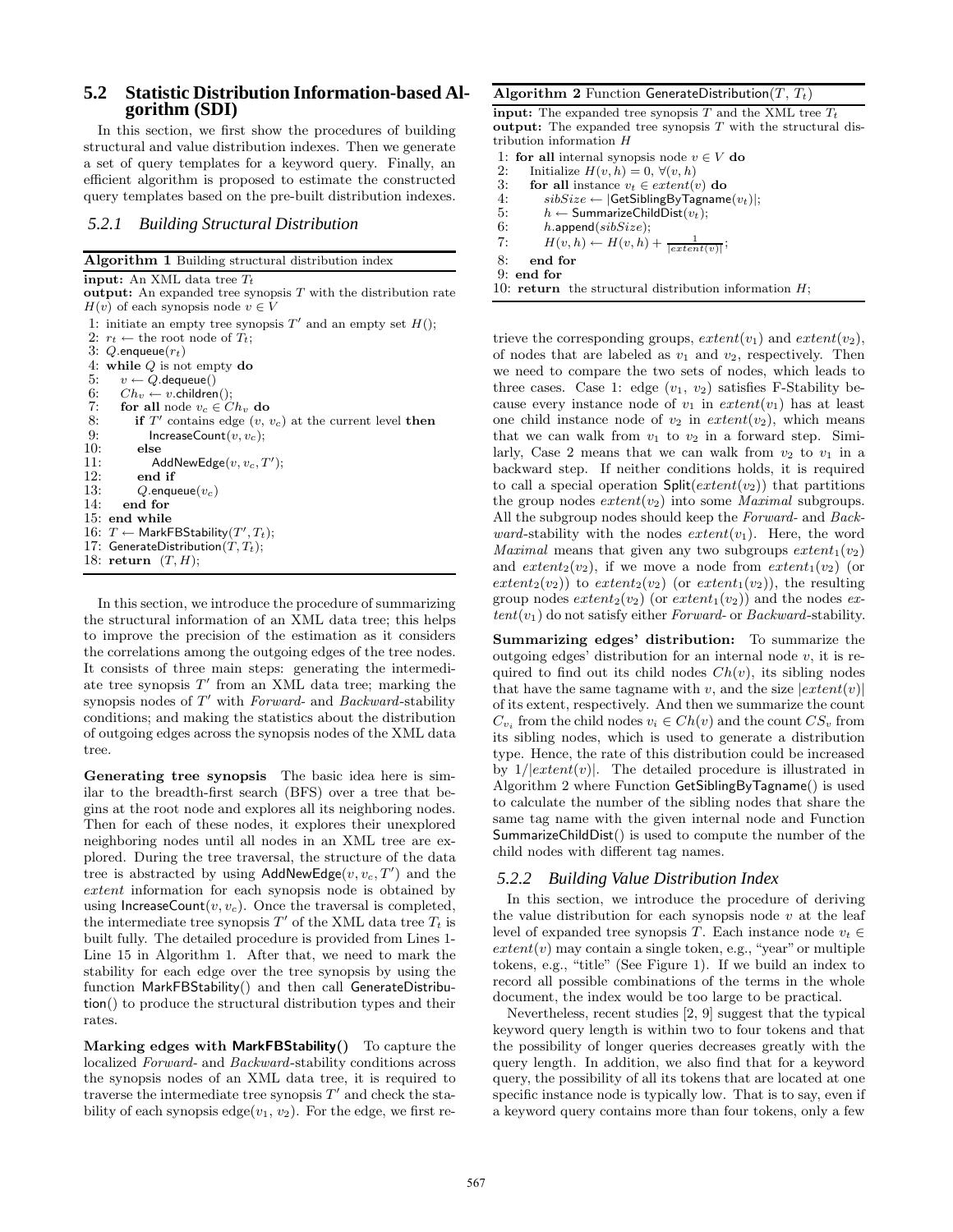#### Algorithm 3 Building the value distribution index

input: An XML tree  $T_t$  and its expanded tree synopsis  $T_t$ **output:** the distribution rate  $F(v)$  where  $l = r/.../v$  is a path of T and v is a leaf-level synopsis node

1: **for all** leaf synopsis node  $v \in V$  **do**<br>2: Initialize  $F(v, l) = 0 \forall (v, l)$ 

2: Initialize  $F(v, l) = 0, \forall (v, l)$ <br>3: **for all**  $v_t \in extent(v)$  **do** 

3: for all  $v_t \in extent(v)$  do<br>4:  $sibSize \leftarrow |v_t$ . parent.ge

4:  $sibSize \leftarrow |v_t.\text{parent.getChildNodesByTagname}(v_t)|;$ <br>5:  $to kens \leftarrow \text{FilterGetTerms}(v_t):$ 

5:  $tokens \leftarrow \text{FilterGetTerms}(v_t);$ <br>6:  $\mathcal{L} \leftarrow \text{GenCombination}(tokens,$ 

```
6: \mathcal{L} \leftarrow GenCombination(tokens, sibSize);<br>7: for all token combinations l \in \mathcal{L} do
```

```
7: for all token combinations l \in \mathcal{L} do<br>8: F(v, l) \leftarrow F(v, l) + \frac{1}{1 + (v, l)}
```

```
8: F(v, l) \leftarrow F(v, l) + \frac{1}{|extent(v)|}
```
9: end for

- 10: end for 11: end for
- 12: return the value distribution information  $F$ ;

of them belong to the same leaf node. Therefore, for each instance leaf node  $v_t$ , we build four kinds of combinations: 1-Com, 2-Com, 3-Com, 4-Com, where 1-Com represents each single token in the  $v_t$ 's value content; *i*-Com represents all combinations that have i tokens  $(2 \leq i \leq 4)$ .

As shown in Algorithm 3, for each leaf synopsis node  $v \in$ V, we can obtain a subgroup of instance nodes  $extent(v) \subset$  $V_t$  and derive the value distribution by processing each instance node  $v_t \in extent(v)$ . Firstly, we extract informative tokens from the value content of  $v_t$  by calling the function FilterGetTerms( $v_t$ ) where the content is split into tokens and non-informative tokens are filtered out by a stop-word list that can be edited or imported by the DB designer. Then, we calculate the count of  $v_t$ 's sibling nodes that have the same tag name with  $v_t$ . Finally, the function GenCombination() is invoked to generate all subset of size no larger than four from tokens in elements.

For each combination l, we append the count of  $v_t$ 's sibling nodes that have the same tag name with  $v_t$  to the end of the combination  $\ell$ . Once a new combination  $\ell$  is generated, we insert it into the value distribution set  $F(v)$  if  $\ell$  exists beforehand or update the rate of  $F(v, \ell)$ .

# *5.2.3 Finding Result Type Candidates*

To predict the promising result type, we have to find all result type candidates first. Typically metadata is far less than the data itself. Therefore, the number of distinct label paths is far less than that of the path instances. Given a keyword query  $Q = \{k_1, k_2, \ldots, k_n\}$ , we can quickly locate the distinct label paths for each  $k_i$  and then work out the result type candidates by applying a "tight" merge operation to these paths. By a "tight" join, we mean that for any two paths, they are connected with the longest common prefix.

Firstly, we retrieve the distinct label paths for each keyword by accessing the index Token2Path. Then we check the number of the given keywords. If the query only contains one term, we take all distinct label paths as the result type candidates where we directly generate the query templates by combining each label path and the term together. And we take the weight of the term as the score of a single result. If a user's query contains more than one term and each of them corresponds to a list of label paths, we need to consider all combinations of the label paths that come from the different path lists. This task is divided into two steps, which is shown in Algorithm 4. In Step 1: Line 12 - Line 17, we merge the two shortest lists of label paths that

| <b>Algorithm 4</b> Collecting result type candidates $\&$ predicates      |
|---------------------------------------------------------------------------|
| <b>input:</b> A token-to-path index <i>Token2Path</i> and a keyword query |
| $Q = \{k_1, k_2, \ldots, k_n\}$                                           |
| <b>output:</b> A set of query templates $\Phi$ organized as a hash map    |

from sharedPath to a list of query templates  $t_i$ , where each  $t_i$  is in the form of (score, predicates)

- 1: Initialize  $\Phi[x] = \emptyset$ ,  $\forall x$ ;<br>2: **for all** query keyword
- 2: for all query keyword  $k_i$  do<br>3:  $LP_k \leftarrow$  the set of label pa
- 3:  $LP_{k_i} \leftarrow$  the set of label paths  $k_i$  appears in the XML data (via Token2Path index)
- 4: end for<br>5: if  $|Q| =$
- 5: if  $|Q| = 1$  then<br>6: for all label
- 6: **for all** label path  $p \in LP_{k_1}$  **do**<br>7:  $sp \leftarrow p$ ; preds  $\leftarrow \emptyset$ ; score  $\leftarrow$
- $s p \leftarrow p; \, \textit{preds} \leftarrow \emptyset; \, \textit{score} \leftarrow \textsf{CalcScore}(sp, \textit{preds})$
- 8:  $\Phi[sp] \leftarrow \Phi[sp] \cup (score, preds)$
- 9: end for
- 10:  $else$ <br>11:  $else$
- let  $q_1, q_2, \ldots, q_n$  be a permutation of  $k_1, k_2, \ldots, k_n$  such that  $LP_{k_i}$  is in increasing order of length;
- 12: **for all label path**  $u \in LP_{k_1}$  **do**<br>13: **for all label path**  $v \in LP_{k_2}$  **d**
- 13: **for all** label path  $v \in LP_{k_2}$  **do**<br>14:  $(sp, preds, score) \leftarrow MergePar$
- 14:  $(sp, \text{preds}, \text{score}) \leftarrow \text{MergePaths}(u, v, q_1, q_2);$ <br>15:  $\Phi[\text{sn}] \leftarrow \Phi[\text{sn}] \cup (\text{score}, \text{preds})$
- 15:  $\Phi[sp] \leftarrow \Phi[sp] \cup (score, preds)$ <br>16: end for

- 16: end for<br>17: end for
- 17: end for<br>18: for  $i =$
- 18: for  $j = 3$  to n do<br>19: for all label part 19: **for all** label path  $p \in LP_{k_j}$  do
- 20: AddPath $(p, q_j, \Phi)$ ;<br>21: end for
- 
- 21: end for  $22$  end for end for
- 23: end if
- 24: return  $\Phi$ ;

correspond to two of the given keywords where a function  $MergePaths(p_1, p_2, k_1, k_2)$  is designed to combine any two paths  $p_1 \in LP_{k_1}$  and  $p_2 \in LP_{k_2}$ . It starts from the comparison of the first node of each path. If the two nodes have the same label, we then continue to compare the next node. The comparison is done recursively until we find the nodes that have different labels or one of the path does not have the next node. At this point, we denote the part that can be shared by the two paths as the shared path sp while the rest of the two paths as the predicates preds that takes the two keywords  $k_1$  and  $k_2$ . At the same time, the weight of the predicate is recorded as score. All of the output will be taken as the intermediate query templates Φ. In Step 2: Line 18 - Line 22, we merge the next shortest list of label paths into the above intermediate query templates  $\Phi$  if the query contains three or more keywords, which is implemented by a function  $AddPath(p, k_i, \Phi)$ . In other words, for each template  $t_i \in \Phi$ , we first compare path p and sp of  $t_i$ . If p is equal to sp, then we only merge the new keyword into the predicate *preds* of  $t_i$ ; If p covers sp, then we need to do the comparison of the rest of  $p$  and  $\text{preds}$ ; Otherwise, we will generate a new shared path and a new predicate because  $p$  and  $sp$  only share partially. In all three conditions, the weight of the new predicate should be updated and the new keyword  $k_i$  should also be inserted into the updated predicate.

#### *5.2.4 Method SDI*

Our SDI algorithm is based on Statistical Distribution Information stored in the tree synopses introduced in Sections 5.2.1 and 5.2.2. The key idea is to use the synopsis to estimate the score for each candidate query templates rather than actually executing it.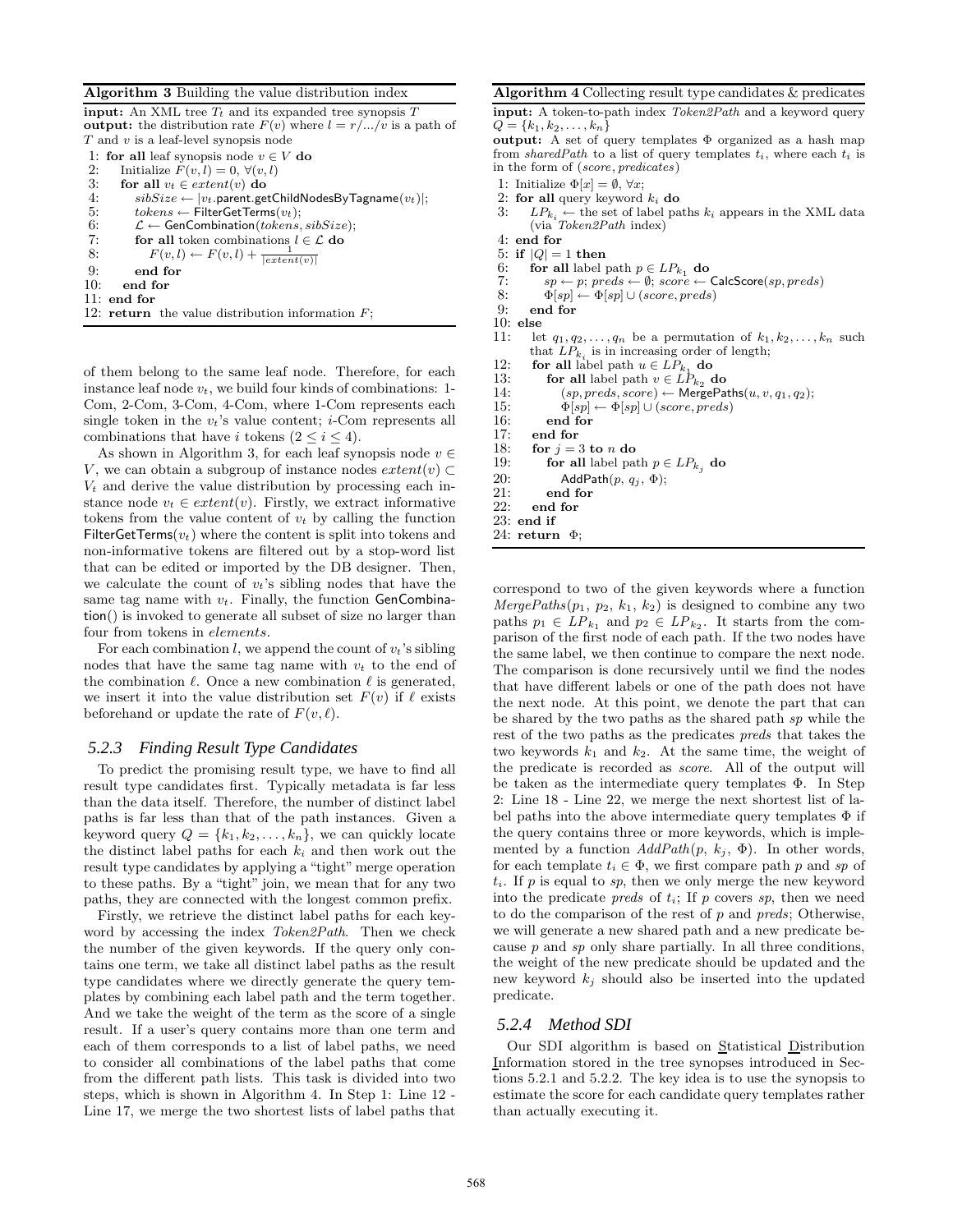#### Algorithm 5 Computing results with SDI index

input: A set of query templates Φ organized as a hash map from sharedPath to a list of query templates  $t_i$ , where each  $t_i$  is in the form of (score, predicates) output: Top- $K$  most promising result types

1: for all shared label path  $sp \in \Phi$  do 2:  $t_i \triangleq (sp, score, predicates) \leftarrow \Phi[sp];$ <br>3:  $est \leftarrow EvaluateSinglePath(sp);$  $est \leftarrow$  EvaluateSinglePath $(sp);$ 4:  $v \leftarrow$  the end node of sp; 5:  $H$  enqueue(v);<br>6: **for all** predical for all predicate  $pred \in predicates$  do 7: while *H* is not empty **do**<br>8:  $v \leftarrow H$ . dequeue();  $v \leftarrow H$ . dequeue(); 9: **if** v is a leaf node **then**<br>10:  $\ell \leftarrow \text{DistStyle}(v.\text{conte})$ 10:  $\ell \leftarrow \text{DistStyle}(v \text{.content}(), v);$ <br>11:  $est \leftarrow est \cdot \text{VDRate}(F, v, \ell);$ 11:  $est \leftarrow est \cdot \text{VDRate}(F, v, \ell);$ <br>12:  $else$ 12: else<br>13:  $h$  $h \leftarrow$  DistStyle( $Ch(v), v$ ); 14:  $est \leftarrow est \cdot \text{SDRate}(H, v, h) \cdot \prod \{C_{v_c} | v_c \in Ch(v) \};$ 15: for all  $v_c \in Ch(v)$  do 16: *H*.enqueue $(v_c)$ ; 16:  $H.\text{enqueue}(v_c);$ <br>17: end for end for  $18:$  end if  $19:$  end while 19: end while<br>20: end for 20: end for<br>21: if  $est \neq$ if  $est \neq 0$  then 22:  $rscore[sp] \leftarrow rscore[sp] + est \cdot score(t_i);$ <br>23: else 23: else<br>  $24:$  M Modify the current query template  $t_i$  by moving the last node in its shared path to the predicates; 25: goto Line 2 26: end if 27: end for 28: return the top- $K$  sp in the *rscore*;

Given a query template that contains a shared label path, i.e., a result type, and a list of predicates, we first estimate the path and get the approximate size as the number of the search results. Then we estimate the corresponding predicates where we take into account the counts  $C_{v_i}, CS_v$  and their distribution rates. By multiplying the maximal number, the counts, and the rates together, we can obtain the approximate number of the results that match with one case in the query template. If the estimate is zero (e.g., the structural or value distribution synopsis indicates no match for a particular query template), we consider a variant of the current query template by moving the connected node up to its parent node (Line 24).

The detailed procedure is given in Algorithm 5. We consider all result type candidate  $sp \in \Phi$ , and we retrieve the corresponding query template consisting of a list of predicates predicates and the score of the template score. And then we estimate the size of the current query template without considering any of its predicates using the function EvaluateSinglePath(); the function considers the F- and Bstability across the nodes of the path. After that, we begin to estimate the predicates in predicates. Every predicate is traversed and processed as a small tree and its root node is the end node of  $RTC$ . At the same time, the score of each predicate is cached as in Table 1. If the explored node  $v$  in the predicate tree is a leaf node, we call the function VDRate(F, v,  $\ell$ ) to compute the value distribution rate of  $\ell$ in  $v$  by using the statistic information in  $F$ . If the explored node  $v$  is not a leaf node, i.e., it is an internal node, we call the function  $SDRate(H, v, h)$  to obtain the structural

distribution rate of h in v by using the information in  $H$ . To probe F or H, another function  $DistStyle()$  is desirable to produce the distribution types  $\ell$  or h from the predicate tree where the nodes in distribution types are sorted by their tag names. Using the distribution type and rate, we calculate the expansion number of the approximate answers by multiplying the count  $C_{v_c}$  where  $v_c \in Ch(v)$  and  $C_{v_c}$ . Then the computational value will be cached with the corresponding score of the specific predicate in Table 1. Similarly, we repeatedly process for other query templates and record their results in Table 1. Finally, we calculate the aggregated score for each result type candidate and predict the promising ones where *avg-sample* can be computed during the estimation.

# **6. EXPERIMENTS**

To verify the effectiveness and efficiency of our proposed approach , we implemented the XBridge system which includes the INL and SDI algorithms, and compared it with XReal [3]. All algorithms were implemented in Java and run on a 3.0GHz Intel Pentium 4 machine with 1GB RAM running Windows XP. We do not consider XSeek [14], which was shown to be outperformed by XReal [3].

#### **6.1 Dataset and Queries**

Table 2: Statistics of the Datasets

Dataset | #Elements Max Depth Avg Depth NASA 476.646 8 5.58 UWM 66,729 5 3.95 DBLP 3332,130 6 2.90

To test the applicability of each approach, we choose the real datasets: Nasa 23MB, UWM 2MB and DBLP 127MB from Washington XML Data Repository [1]. The criterion of selection is based on the different depths and sizes of the datasets. If the depth of a document is small, which means that the document is too flat, it is easy for a keyword query to choose the root of the document or the nodes at the higher level as its promising result types. In this case, the result types are straightforward. Most of time, the larger the average depth of a dataset is, the more complex the structure of the dataset may become. It is highly possible for this kind of dataset that contains multiple result types for a keyword query. Therefore, we select three datasets that have the different maximal depths and average depths, which is shown in Table 2.

To extensively demonstrate the performance of each method, we randomly select 6 keyword queries with less than 4 terms for each dataset, which is shown in Table 3. These queries are chosen with different frequencies. Furthermore, we put two noise terms dipersion and Opticaly in the keyword queries that should generate empty results.

# **6.2 Quality of Suggestion**

To measure the quality of the suggested promising result types, we evaluate all queries in Table 3 over the corresponding datasets. The suggested promising result types for each keyword query are shown in Table 4. In addition, if two suggested promising result types hold the ancestor-descendant relations, we only show the types at the lower level, i.e., the more specific result types.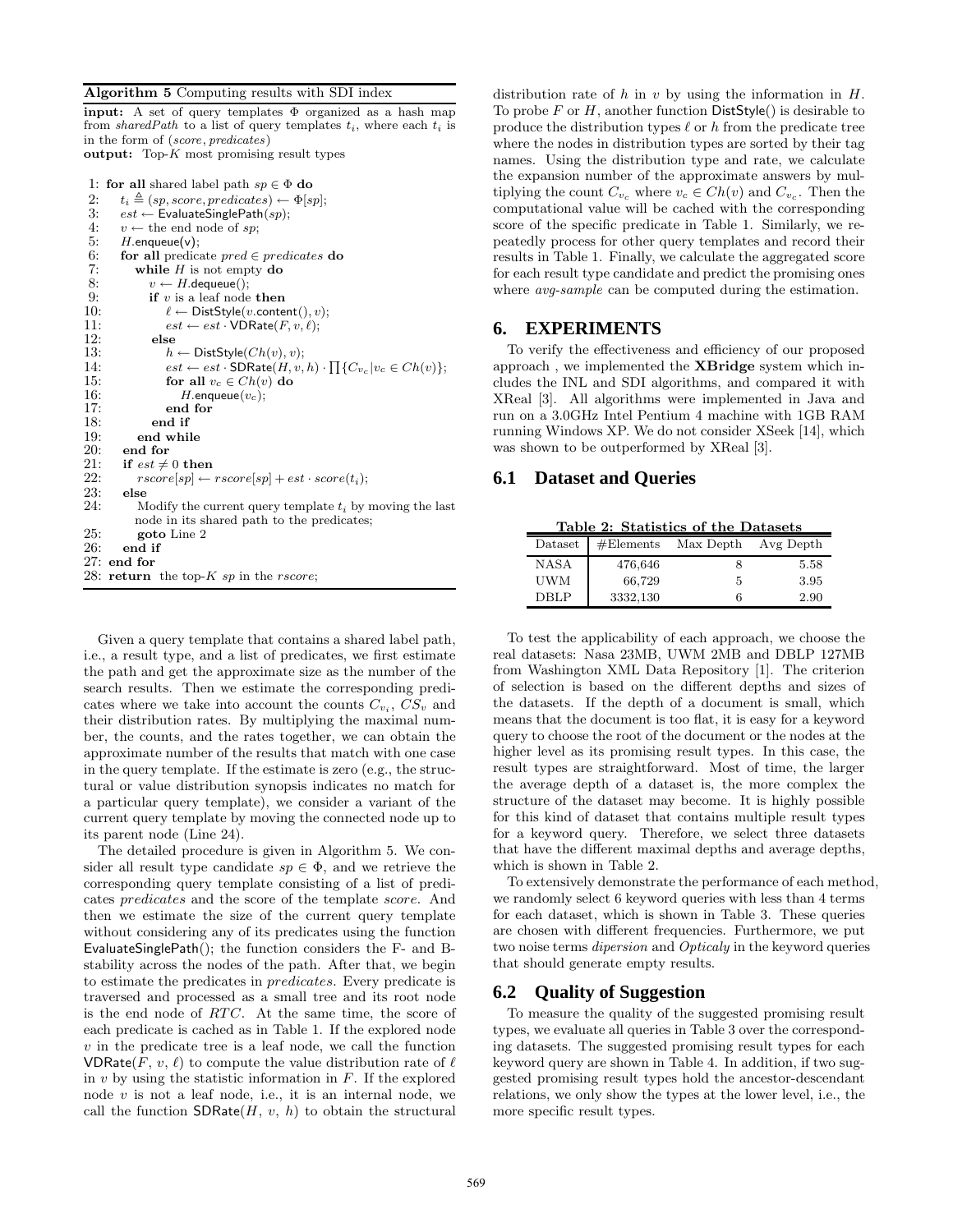| Queries  | <b>NASA</b>              | UWM                                 | DBLP                    |
|----------|--------------------------|-------------------------------------|-------------------------|
| $Q_{1i}$ | ${maxnitude}$            | {level}                             | {evaluation}            |
| $Q_{2i}$ | {photographic}           | $\{archeology\}$                    | {object oriented}       |
| $Q_{3i}$ | photographic magnitude}  | {Najoom}                            | {Frank Manola}          |
| $Q_{4i}$ | {rotation dipersion}     | {individual supervision}            | {concepts applications} |
| $Q_{5i}$ | {cape photographic}      | {building technologies}             | {multimedia data type}  |
| $Q_{6i}$ | {Opticaly proper motion} | {approved performance organization} | {Frank database 1983}   |

Table 3: Keyword Queries for Each Dataset

|  | Table 4: Promising Result Types for Each Query |  |  |
|--|------------------------------------------------|--|--|
|--|------------------------------------------------|--|--|

| $_{\text{Dataset}}$ | Queries   | INL                             | XReal                    | SDI                             |
|---------------------|-----------|---------------------------------|--------------------------|---------------------------------|
| NASA                | $Q_{11}$  | {para, title, definition}       | {tableHead}              | {para, title, definition}       |
|                     | $Q_{21}$  | {para, title, definition}       | {tableHead}              | {title, para, definition}       |
|                     | $Q_{31}$  | ${fields}$                      | {tableHead}              | {para, descriptions}            |
|                     | $Q_{41}$  | { }                             | ₹∤                       | ₹∤                              |
|                     | $Q_{51}$  | ${fields}$                      | ${\{\text{tableHead}\}}$ | ${fields, source}$              |
|                     | $Q_{61}$  |                                 |                          |                                 |
| UWM                 | $Q_{12}$  | {restrictions, title, comments} | $\{level\}$              | {restrictions, title, comments} |
|                     | $\,_{22}$ | title}                          | $\{title\}$              | $\{title\}$                     |
|                     | $Q_{32}$  | $\{$ instructor $\}$            | {section_listing}        | $\{$ instructor $\}$            |
|                     | $Q_{42}$  | $\{\text{root}\}$               | $\{title\}$              | $\{\text{root}\}\$              |
|                     | $\,_{52}$ | title }                         | $\{title\}$              | $\{title\}$                     |
|                     | $Q_{62}$  | restrictions                    | {restrictions}           | {restrictions}                  |
| <b>DBLP</b>         | $Q_{13}$  | $\{title\}$                     | $\{title\}$              | $\{title\}$                     |
|                     | $\,_{23}$ | title }                         | $\{title\}$              | $\{title\}$                     |
|                     | $Q_{33}$  | author                          | $\{author\}$             | $\{author\}$                    |
|                     | $Q_{43}$  | title }                         | $\{title\}$              | $\{title\}$                     |
|                     | $Q_{53}$  | title}                          | $\{title\}$              | $\{title\}$                     |
|                     | $Q_{63}$  | proceedings                     | ${proceedings}$          | ${proceedings}$                 |

From the results over NASA in Table 4, we find that XReal only focuses on one node at the higher level while INL and SDI can reach to the more detailed nodes. For the keyword query  $Q_{11}$ , the users cannot guess the real meaning from the result type tableHead suggested by XReal, but they can easily classify their search intentions from {para, title, definition} recommended by INL and SDI where para represents a paragraph of description, title represents a title of journal and definition represents a definition of a table tableHead. For the keyword query  $Q_{31}$ , INL takes *fields* as the promising result type, which is the child node of *tableHead* that is suggested by XReal. However, SDI recommends two more specific types para, description that are the descendant nodes of fields. For another two keyword queries  $Q_{41}$  and  $Q_{61}$ , no suggestions are generated by all approaches because of the given two noise keywords {dipersion, Optically}. In this paper, we don't consider the processing of the spelling errors. From the above results, we find that the users can select a better and more meaningful result type from a suggestion of SDI, INL than that of XReal.

From the results over UWM in Table 4, we find that for the keyword queries  $Q_{12}$ ,  $Q_{32}$  and  $Q_{42}$ , XReal generates different promising result types from the other approaches and for the other queries, the same suggestions are obtained. For  $Q_{12}$ , XReal works out the tagname *level* while the other approaches work out more meaningful search intentions, e.g., the title, the restrictions and the comments of a course. For Q32, INL and SDI can directly suggest Najoom as an instructor, rather than its ancestor node's tagname section\_listing.

For Q42, XReal can get a better result type than INL and SDI, which illustrates that the precision of our methods becomes lower when the statistic information only comes from a few relevant nodes. This is because five individual nodes and three supervision nodes are distributed over the different title nodes where only one title node contains the two terms individual and supervision at the same time. In this case, INL and SDI may suggest a node type at the upper level as the result type. However, if we delete the term individual from the specific title node, XReal still predicts the same result type - title. Obviously, no title node satisfies the query  $Q_{42}$ . Therefore, XReal may suggest wrong result types because it does not consider the structural correlations between the given terms.

From the results over DBLP in Table 4, we find that XReal, INL, and SDI can produce the same suggestions for the five keyword queries. This is because the structure of DBLP dataset is flat. Therefore, the given keyword queries are very easy to be used to locate the corresponding meaningful result types.

From the three sets of experimental results and discussions, we can find that SDI and INL can work well in the datasets with the complex or simple structures. That is to say, they can predict the result types with the more detailed semantics, which can guide users to find their interested information easily. However, XReal can only work well in the dataset with the relative simple structure.

# **6.3 Processing Time**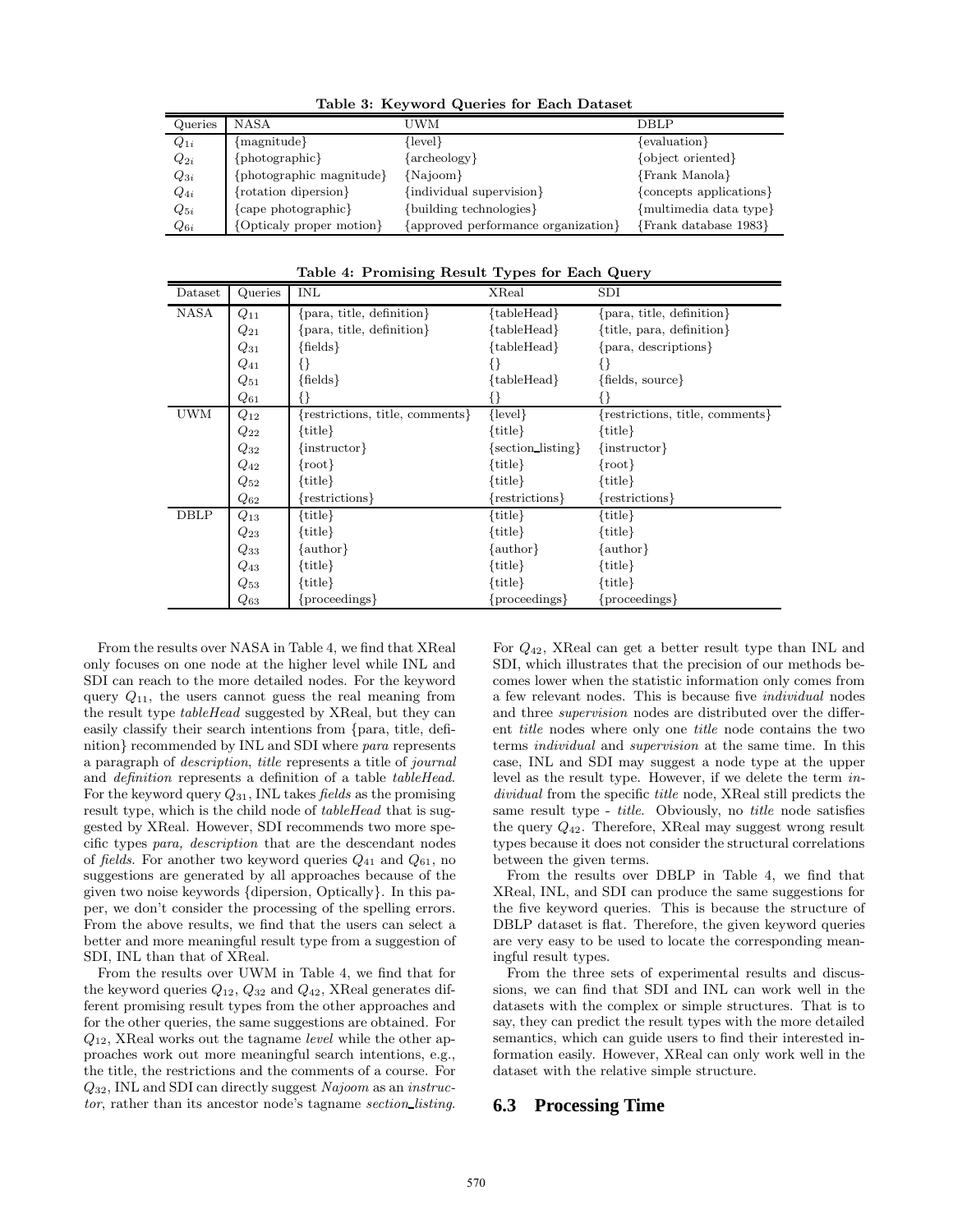To evaluate the efficiency of our algorithms, we measure the response times that all three approaches are required to find the top 3 promising result types for the queries in Table 3. As we can see, SDI can achieve greater efficiency than both XReal and INL in all conditions. In addition, we find that in most cases, XReal needs shorter time to process the corresponding keyword queries than INL.



Figure 8: Response Time over NASA Dataset



Figure 9: Response Time over UWM Dataset



#### Figure 10: Response Time over DBLP Dataset

From Figure 8, we find that SDI can work out the promising result types in 0.02-1.26 seconds. To do the same tasks, INL requires 3.5-9 seconds and XReal requires 2.3-3.3 seconds or so. Therefore, SDI can reduce the response time greatly. In addition, we see that INL needs nearly 9 seconds to process Q<sup>32</sup> because both keywords {photographic, magnitude} have very higher frequencies in NASA, which results in more computations than that of the other keywords. Therefore, we can say that INL is easy to be affected by the size of the dataset. However, XReal and SDI are relatively stable with regards to the size of the dataset. From Figure 9, we find that all three methods can determine the promising result types within 1 second. This is because UWM is a document with the small size. But SDI is still much better than XReal and INL. From Figure 10, we find that SDI can recommend the promising result types within 1 second. XReal needs 8-10 seconds to determine their result types. But INL performs very bad and needs 30 seconds or so to do the same tasks, which is not acceptable for the users to wait for the suggestions before they continue to do their keyword search.

From the experimental results and discussions, we can conclude that SDI is a stable approach to suggest the promising result types to the users. In addition, SDI can finish the task of recommendation within short time, which is practical and acceptable for the users to wait. Although XReal is also relatively stable, it will need up to 10 seconds sometimes, which is feasible but not acceptable in practice. For INL, however, the response times is very slow in most cases and it is affected by the sizes of the datasets, which is infeasible to be taken as a recommended approach in practice.

# **7. RELATED WORK**

To make the returned results more meaningful, there are several approaches proposed in the literature: supervised result definition, ranking results, and predicting result types.

It is natural in many applications for domain experts or database administrators to provide guidances to keyword queries. [8, 11] considered the problem of identifying return nodes. Both of them require schema information. In addition, [8] requires a system administrator to split the schema graph into pieces, called Target Schema Segments (TSS) for search result presentation. Précis [11] requires users or a system administrator to specify a weight of each edge in the schema graph, and then each user needs to specify a degree constraint and cardinality constraint in the schema to determine the return nodes. [16] is helpful to infer or generate the guidance automatically. It considered the problem of differentiating search results for keyword search on structured data. By defining the differentiability of query results and quantifying the degree of difference, a limited number of valid features in a result can be derived, which can be used to maximally differentiate this result from the others.

Another approach is to allow different interpretations of the query, but strives to rank the more relevant results higher in the list of query results. XKeyword [8] proposed to rank the results according to the distance between different keywords in the document. XRANK [6] extended Google's PageRank to XML element level, to rank among the LCA results, which takes into account result specificity, keyword proximity and hyperlink awareness together. XSEarch [4] employed a ranking scheme that considers factors such as distance, term frequency, and document frequency. [20] proposed coherency ranking(CR), a domain- and database design-independent ranking method that is based on an extension of the concept of mutual information.

Yet another approach is to predict the most probable result types for the keyword query and return results only related to this interpretation. XSeek [14] proposed to generate the return nodes which can be explicitly inferred by keyword match pattern and the concept of entities in XML data. It requires to compute the results first and then derive the types of return nodes from the result set. Besides, this approach relies on the concept of entity and considers a node type  $t$  in DTD as an entity if  $t$  is "\*"-annotated in DTD. [3] adopted the statistics of underlying XML data to identify the return node types where the statistic information comes from the number of nodes that contain the given keywords as either values or tag names in their subtrees and share the same path.

There are many works on generating meaningful query results for XML keyword search by inferring the semantics from various perspectives. [6, 13, 21, 14, 19] proposed to first retrieve the relevant nodes matching with every single